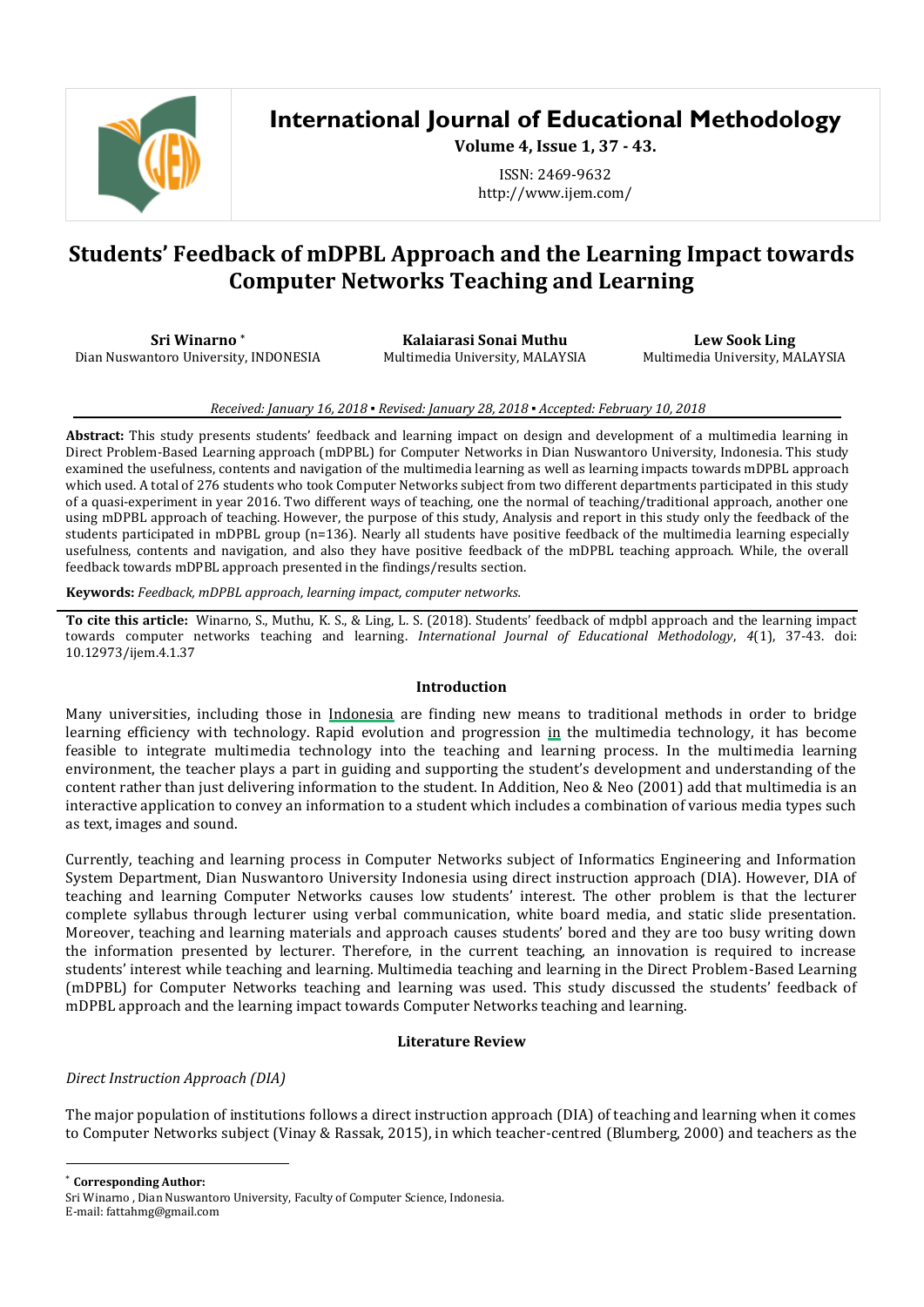controller of the learning environment as one of the characteristics of DIA. However, DIA causes low students' interest and students' problem-solving skills (Choi, Lindquist, & Song, 2014). Problem-Based Learning (PBL) is one of the most appropriate teaching approaches to improve students' problem-solving skills. PBL is described as an approach that is student-centred and builds problem-solving skills (Becker & Maunsaiyat, 2004). Many educational institutions has resulted in a shift in their curriculum model using problem-based learning (PBL). Tan (2000) added that via a PBL environment, the learning focus is moving from content to problems to create an educational methodology which "higher order thinking, communication and teamwork skills as well as independents learning". In addition, Yusof, Hasan, Jamaludin, & Harun, (2012) stated that PBL is a realistic learning approach to improve students' problemsolving skills.

### *Direct Problem-Based Learning (DPBL) Approach*

The DPBL approach is a combination of DIA and PBL approach. According to Carnine (2000), that DIA have three characteristics includes using face-to-face interaction when teacher deliver of subject, sequenced deliberately, and small groups. Meanwhile of problem-based learning using four characteristics by Barrow (1996) and Savery (2006) namely: student-centred approach, real word problem in the ill-structured design, teacher as a facilitator, and no larger than nine student into small groups.

### **Methodology**

### *Research Objectives*

The objectives of this study is focus of students' perception, feedback and learning impact of mDPBL approach includes to examine the design (Usefulness, contents, navigation) of multimedia learning and to examine the design teaching approach of the mDPBL approach. These research objectives are in line of the research question which in context of mDPBL is what is the learning impact of mDPBL as perceived by students?

### *Research Design*

The Computer Networks teaching and learning process was tested using the mDPBL teaching and learning approach. Informatics Engineering and Information System department in Dian Nuswantoro University, Indonesia with four classes of students selected in this study. They used it for three weeks includes the introduction to the multimedia learning and group design, Content explanation and group task, and group presentation.

A total of 276 students who took Computer Networks subject from two different departments participated in this study of a quasi-experiment in year 2016. Two different ways of teaching, one the normal of teaching/traditional approach, another one using mDPBL approach of teaching. However, the purpose of this study, Analysis and report in this study only the feedback of the students participated in mDPBL group (n=136). The instrument contains dimensions of learning measures towards mDPBL approach. Those dimensions are: Usefulness, Navigation, Contents, and learning impact.

### *mDPBL approach for Computer Networks teaching and learning*

A multimedia learning in direct problem-based learning (mDPBL) approach was used as a new teaching approach. The mDPBL includes the animation about Routing as a part of Computer Networks subject. The mDPBL approach had been develop with integrated multimedia includes animation lessons, and other features with DPBL approach to supporting the student learning process. Using animation text, image and sound to be more interactive and interest. There are some features of the multimedia learning and students' activities in the mDPBL Computer Networks approach.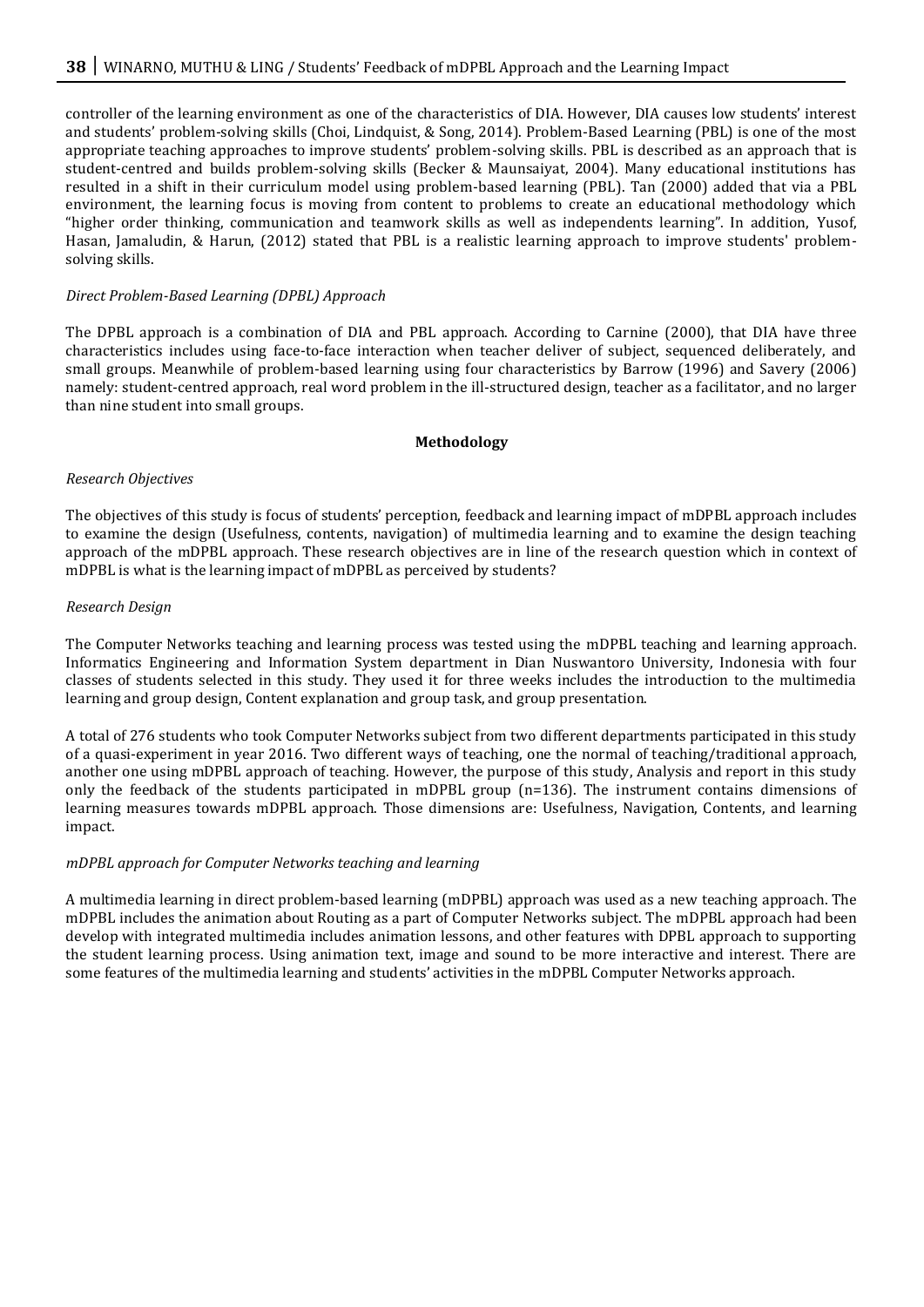

*Figure 1. An animation of the Routing process* 

Figure 1 depicts contents various feature of Computer Networks such as concept description and routing algorithm. The description of routing concept includes objective, kind of routing and benefit. While, forward search algorithm as one of the routing algorithm explained of the routing algorithm feature.



*Figure 2. mDPBL teaching and learning environment.*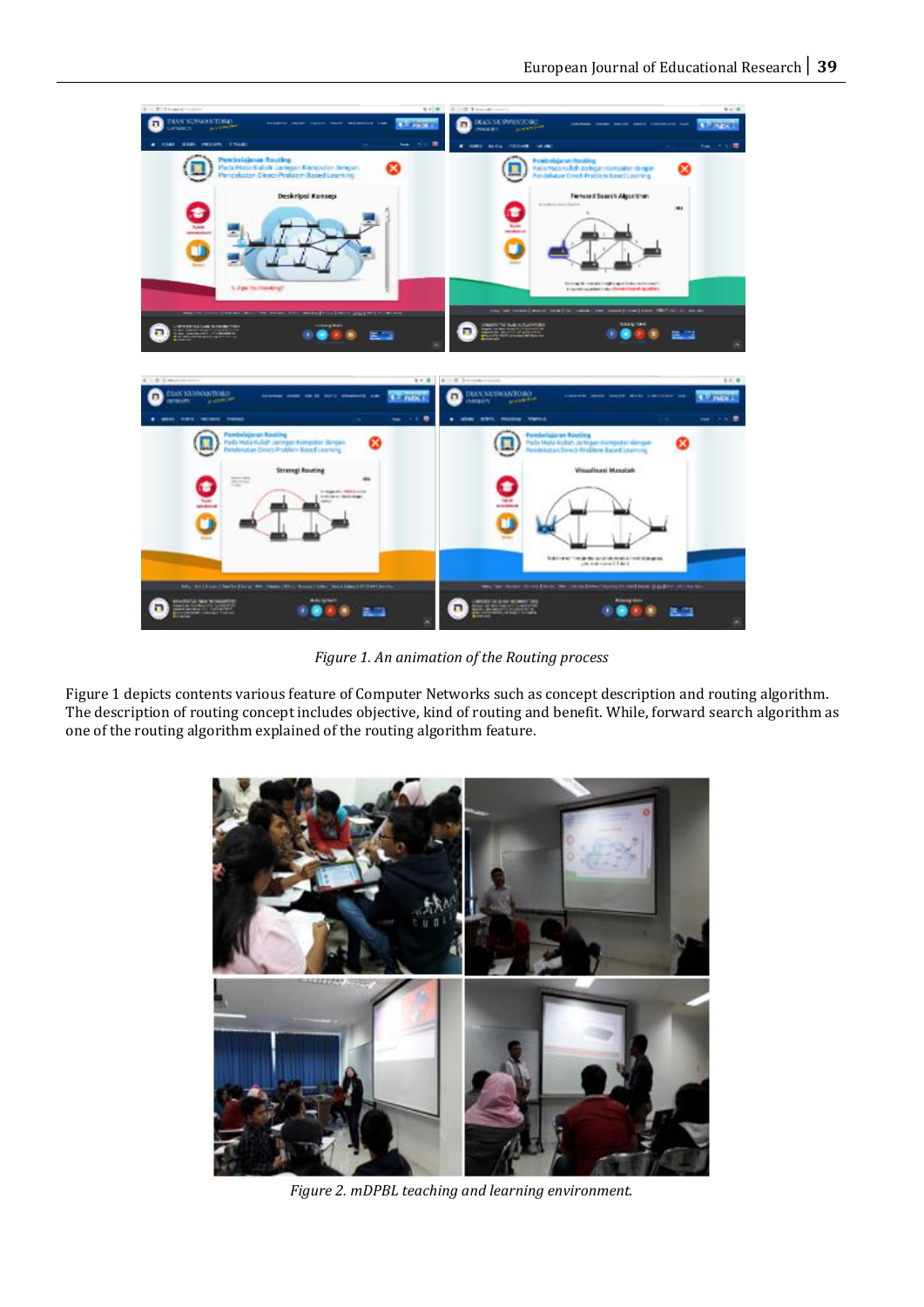Fig.2 depicts teaching and learning process using mDPBL approach. Students divided into small groups which consist of four to six members. The topics presented using multimedia learning. The groups presents the work report.

### **Findings / Results**

This section presents the survey results on mDPBL approach gathered the student's participants of mDPBL group, after they were using mDPBL approach for their learning group.

## *Feedback of usefulness in multimedia learning for Computer Networks*

Nearly all students have a positive response to usefulness of multimedia learning for Computer Networks, with aggregate mean value = 4.04 (fig.3). Students' feedback on usefulness in multimedia learning for Computer Networks indicated that items q1, q3, q4, and q6 shows higher mean scores (mean  $\geq$  4.0). Many of them have positive response that usefulness in multimedia learning were useful and suitable for Computer Networks.

| Table 1. Usefulness feedback                                           |                          |                      |                      |             |
|------------------------------------------------------------------------|--------------------------|----------------------|----------------------|-------------|
| Statements(items)                                                      | DA<br>$n\left(\%\right)$ | U<br>$n\binom{0}{0}$ | A<br>$n\binom{0}{0}$ | <b>Mean</b> |
| Multimedia learning for Computer Networks is useful for learning (q1). | 2(1.5)                   | 3(2.2)               | 111(96.3)            | 4.13        |
| Multimedia learning for Computer Networks is informative (q2).         | 4(2.9)                   | 24(17.6)             | 108(79.4)            | 3.92        |
| Multimedia learning for Computer Networks is easy to use (q3).         |                          | 16(11.8)             | 120(88.2)            | 4.16        |
| Multimedia learning for Computer Networks is easy to understand (q4).  |                          | 21(15,4)             | 115(84.6)            | 4.12        |
| If I do not understand the lesson, I can repeat $again(q5)$ .          | 4(2.9)                   | 21(15.4)             | 111(81.6)            | 3.90        |
| I can view the lesson at anytime $(q6)$ .                              | 2(1.5)                   | 15(11)               | 119(87,5)            | 4.04        |
| $-126$                                                                 |                          |                      |                      |             |

 $n = 136$ 

DA=Disagree/negative response, U=Undecided, A=Agree/positive response.

### *Feedback of contents in multimedia learning for Computer Networks*

Nearly all students have a positive response to contents of multimedia learning for Computer Networks, with aggregate mean value = 4.01 (fig.3). Students' feedback on contents in multimedia learning for Computer Networks indicated that items q1, q3, q4, and q5 shows higher mean scores (mean  $\geq$  4.0). Many of them have positive response that contents in multimedia learning were suitable for Computer Networks.

| Table 2. Contents feedback                                                                                                        |                          |                         |                         |      |
|-----------------------------------------------------------------------------------------------------------------------------------|--------------------------|-------------------------|-------------------------|------|
| Statements(items)                                                                                                                 | DA<br>$n\left(\%\right)$ | U<br>$n\left(\%\right)$ | A<br>$n\left(\%\right)$ | Mean |
| Contents of Multimedia learning for Computer Networks presented<br>more interesting $(q1)$ .                                      |                          | 15(11)                  | 121(88.9)               | 4.07 |
| Contents of Multimedia learning for Computer Networks useful to learn<br>Computer Networks subject(q2).                           | 1(0.7)                   | 22(16.2)                | 113(83.1)               | 3.90 |
| Contents of Multimedia learning for Computer Networks suitable to<br>learn Computer Network subject(q3).                          |                          | 17(12.5)                | 119(87.5)               | 4.04 |
| I am satisfied with the Contents of Multimedia learning for Computer<br>Networks (q4).                                            |                          | 27(19.9)                | 1.0(80.2)               | 4.02 |
| Contents of Multimedia learning for Computer Networks can increase<br>my ability to learn Computer Networks subject(q5).          | 1(0.7)                   | 23(16.9)                | 102(82.3)               | 4.10 |
| Contents of Multimedia learning for Computer Networks can concrete<br>the abstract concepts of the Computer Networks subject(q6). | 2(1.5)                   | 30(22.1)                | 104(76.5)               | 3.94 |

 $n = 136$ 

DA=Disagree/negative response, U=Undecided, A=Agree/positive response.

*Feedback of navigation in multimedia learning for Computer Networks*

Nearly all students have a positive response to navigation of multimedia learning for Computer Networks, with aggregate mean value = 4.01 (fig.3). Students' feedback on navigation in multimedia learning for Computer Networks indicated that all items shows higher mean scores (mean  $\geq 4.0$ ). Many of them have positive response that navigation in multimedia learning for Computer Networks were easy to follow.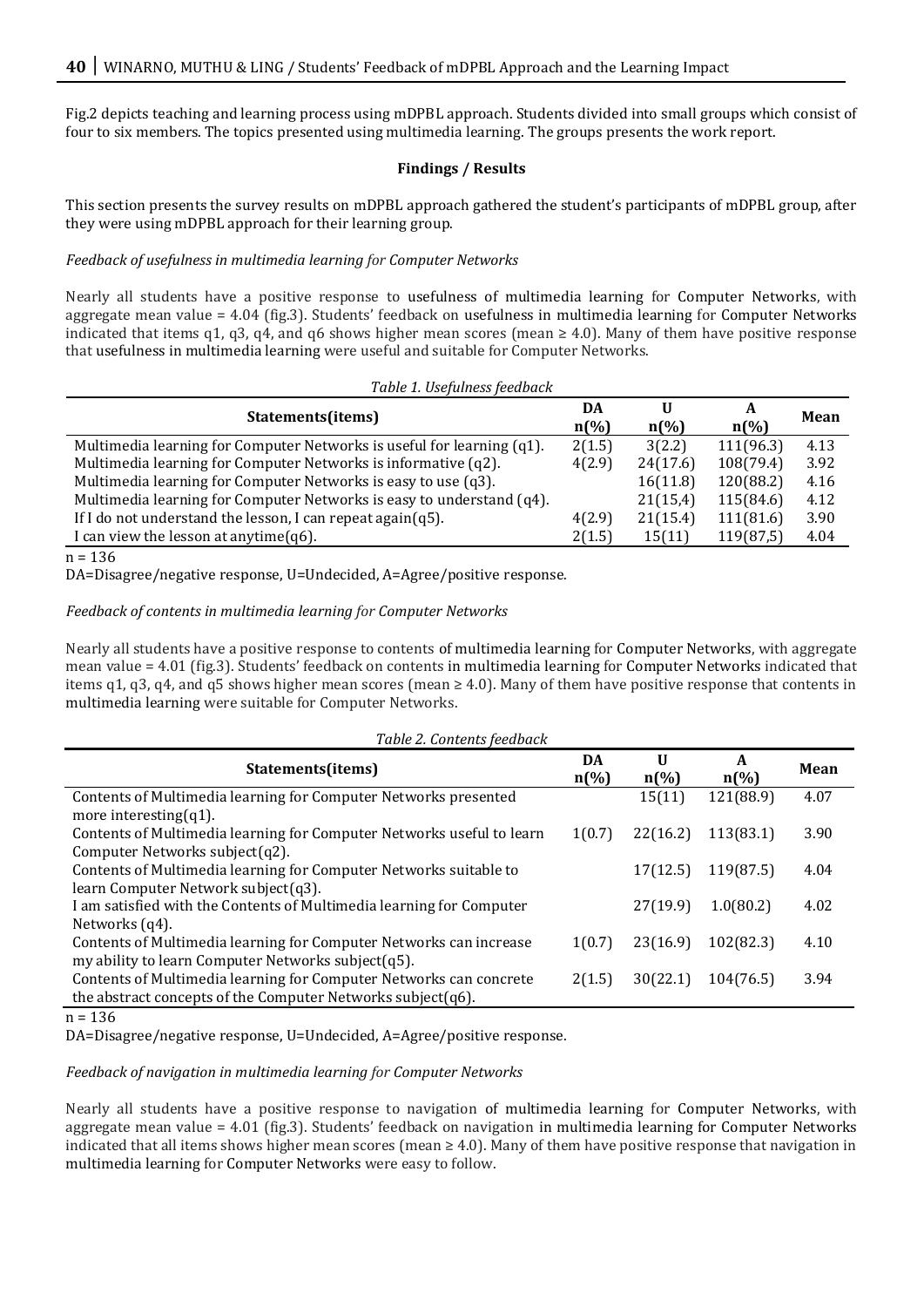| Table 3. Navigation Jeeapack                                           |                          |                         |                         |             |
|------------------------------------------------------------------------|--------------------------|-------------------------|-------------------------|-------------|
| <b>Statements</b>                                                      | DA<br>$n\left(\%\right)$ | U<br>$n\left(\%\right)$ | A<br>$n\left(\%\right)$ | <b>Mean</b> |
| The interface is interesting $(q1)$ .                                  |                          | 14(10.3)                | 122(89,7)               | 4.07        |
| The interface is interest of Multimedia learning for Computer Networks |                          | 13(9.6)                 | 123(90.5)               | 4.10        |
| is clear and easy to understand $(q2)$ .                               |                          |                         |                         |             |
| The interface of Computer Networks multimedia learning is user-        |                          | 9(6.6)                  | 127(93.4)               | 4.10        |
| friendly $(q3)$ .                                                      |                          |                         |                         |             |
| I know how to use Multimedia learning for Computer Networks without    |                          | 23(16.9)                | 113(83.1)               | 4.05        |
| much help $(q4)$ .                                                     |                          |                         |                         |             |
| The colours used for design the Multimedia learning for Computer       | 1(0.7)                   | 29(14)                  | 116(85.3)               | 4.06        |
| Networks are appropriate $(q5)$ .                                      |                          |                         |                         |             |
| $\sim$                                                                 |                          |                         |                         |             |

*Table 3. Navigation feedback*

n = 136

DA=Disagree/negative response, U=Undecided, A=Agree/positive response.

## *Feedback of learning impact of mDPBL approach*

This section presents the students' feedback of the learning impact of mDPBL approach. Table 4 shows the students' feedback of multimedia learning for Computer Networks. While, table 5 shows the students' feedback of DPBL approach. Table 4 shows that students have a positive response to multimedia learning for Computer Networks. Learning impacts using multimedia learning for Computer Networks indicated that all items shows higher mean scores. In addition, multimedia learning were motivated to learn Computer Networks, it was effective and interactive than traditional teaching.

| Table 4. Learning impact of Multimedia learning                   |                    |                    |                    |             |
|-------------------------------------------------------------------|--------------------|--------------------|--------------------|-------------|
| <b>Statements</b>                                                 | DA                 | U                  | A                  | Mea         |
|                                                                   | $n\left(\%\right)$ | $n\left(\%\right)$ | $n\left(\%\right)$ | $\mathbf n$ |
| I am motivated to learn Computer Networks using the               |                    |                    |                    |             |
| Multimedia Learning because the contents are able to attract my   |                    | 21(15.4)           | 115(84.6)          | 4.07        |
| attention.                                                        |                    |                    |                    |             |
| I have interest to use Multimedia Learning during the learning of |                    | 15(11)             | 121(88.9)          |             |
| Computer Networks.                                                |                    |                    |                    | 4.15        |
| Learning through the Multimedia Learning is effective than the    |                    |                    |                    |             |
| conventional learning of Computer Networks.                       |                    | 22(16.2)           | 114(82.8)          | 4.10        |
| I can learn Computer Networks with the Multimedia Learning        |                    |                    |                    | 4.11        |
| alone.                                                            | 1(0.7)             | 9(6.6)             | 126(92.6)          |             |
| The Multimedia Learning has shortened my learning time on a       |                    |                    |                    |             |
| particular topic of Computer Networks subject.                    |                    | 15(11)             | 121(88.9)          | 4.10        |
| My motivation was decreased by the Multimedia Learning.           | 87(64)             | 41(30.1)           | 8(5.8)             | 2.23        |
| The Multimedia Learning could not be used in the teaching of      |                    |                    |                    |             |
| <b>Computer Networks</b>                                          | 86(63.3)           | 40(29.4)           | 10(7.4)            | 2.26        |
| My feel bored studying Computer Networks with the Multimedia      |                    |                    |                    |             |
| Learning                                                          | 88(64.7)           | 41(30.1)           | 7(5.2)             | 2.26        |
| Computer Networks textbook make me feel bored                     | 31(22.8)           | 47(34.6)           | 58(42.6)           | 3.19        |
| 100                                                               |                    |                    |                    |             |

n = 136

DA=Disagree/negative response, U=Undecided, A=Agree/positive response.

Table 5 shows the students' feedback of DPBL approach. Table 5 shows that students have a positive response to DPBL approach. Learning impacts using DPBL approach indicated that all items shows higher mean scores. In addition, DPBL approach were improved students' knowledge, it was increased students' creative thinking and teamwork skill as well as effective the normal teaching.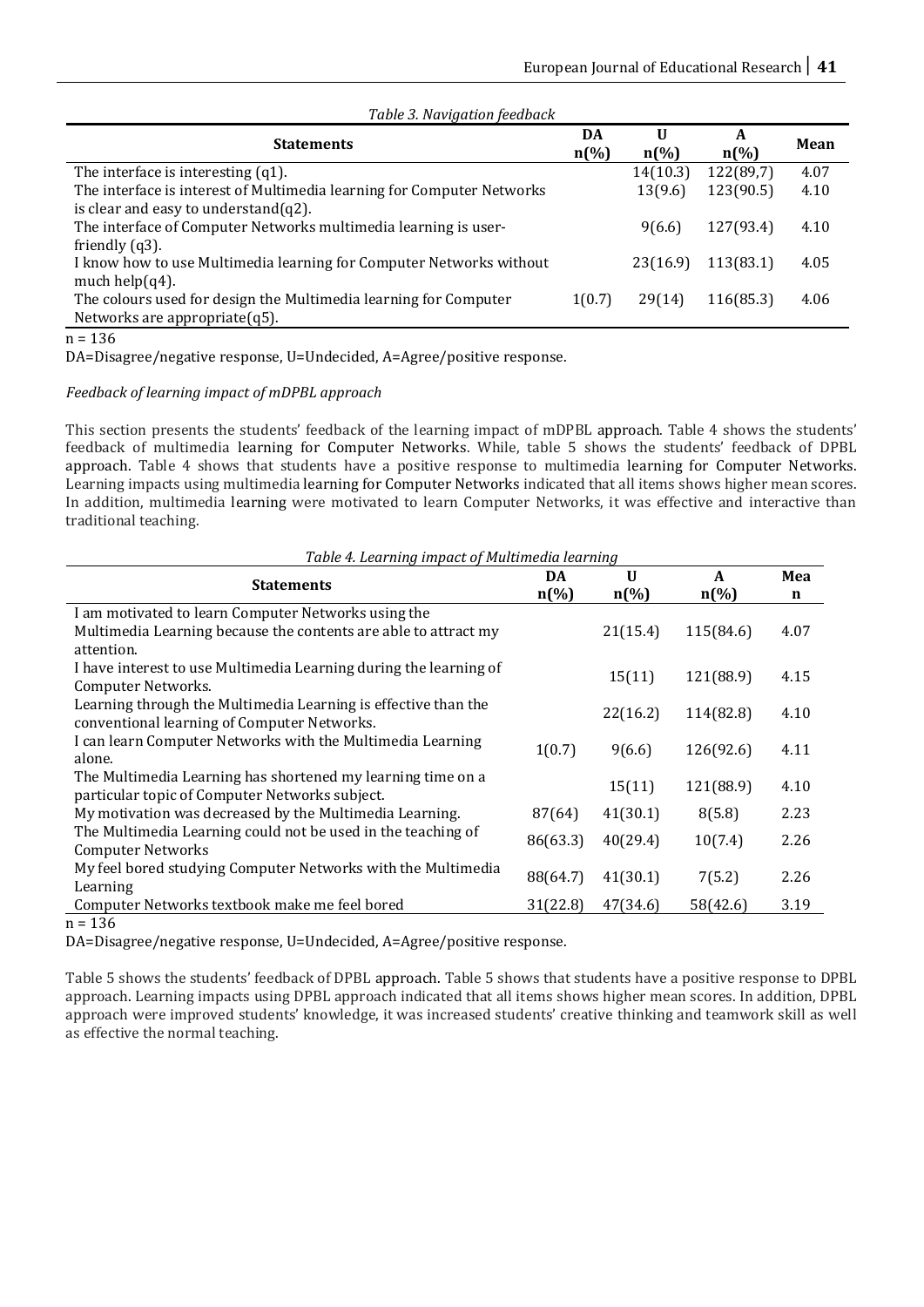| Table 5. Learning impact of DFBL approach                                                         |                          |                         |                         |      |  |
|---------------------------------------------------------------------------------------------------|--------------------------|-------------------------|-------------------------|------|--|
| <b>Statements</b>                                                                                 | DA<br>$n\left(\%\right)$ | U<br>$n\left(\%\right)$ | A<br>$n\left(\%\right)$ | Mean |  |
| I like teaching and learning with DPBL teaching approach of the<br><b>Computer Networks</b>       |                          | 11(8.1)                 | 125(92)                 | 4.12 |  |
| Learning through the DPBL is effective than the conventional<br>learning of the Computer Networks | 2(1.5)                   | 16(11.8)                | 118(86.7)               | 4.04 |  |
| The DPBL teaching approach able to improve my knowledge                                           | 2(1.5)                   | 10(7.4)                 | 124(91.2)               | 4.07 |  |
| I have interest in the DPBL class situation.                                                      | 1(0.7)                   | 7(5.1)                  | 128(94.1)               | 4.07 |  |
| In the DPBL teaching approach, I free for giving idea                                             | 1(0.7)                   | 8(5.9)                  | 127(93.3)               | 4.10 |  |
| In the DPBL teaching approach, I do the task with group.                                          | 2(1.5)                   | 18(13.2)                | 116(85.3)               | 4.00 |  |
| My motivation was increased by the DPBL learning model.                                           |                          | 12(8.8)                 | 124(91.2)               | 4.07 |  |
| In the DPBL teaching activities, I always discuss with our group                                  |                          | 8(5.9)                  | 124(94.1)               | 4.12 |  |
| The DPBL teaching approach make me feel bored                                                     | 103(85.7)                | 24(17.6)                | 9(6.6)                  | 2.09 |  |

# *Table 5. Learning impact of DPBL approach*

 $n = 136$ 

DA=Disagree/negative response, U=Undecided, A=Agree/positive response.

### *Overall Feedback*

This section presents the survey results about feedback of usefulness, feedback of contents and feedback of navigation in Computer Networks teaching and learning. The survey results indicated that students have positive response for overall feedback of multimedia learning for Computer Networks. The data had been collected from results of the questionnaires as presented in Table 1 to 5.

The findings and summarized of students' feedback towards multimedia learning for Computer Networks presented in Figure 3. The graph indicated that majority of students have positive responses towards multimedia learning for Computer Networks, particularly in the navigation that provided in multimedia learning for Computer Networks with mean value  $= 4.08$ .



*Figure 3. Students' feedback towards multimedia learning for Computer Networks* 

### **Discussions**

This work presents a study of the students' feedback of the mDPBL approach towards Computer Networks teaching and learning process. This study was conducted due to the increasing challenge of teaching an abstract subject (e.g. Computer Networks). Computer Networks concepts and protocols are very abstract for many students. Image, Text, Animation, audio media was incorporated as the key component in multimedia based learning. Multimedia based learning was used to increase students' interest and attitude. While, DPBL was used to increase students' creative thinking and teamwork skill.

Nearly all students have a positive response to the multimedia learning (i.e. usefulness, content, and navigation) and DPBL as teaching approach. Mainly, this could be due to the scarce usage of mDPBL for teaching activity in the classroom, and they felt it useful and interesting. Having said that, the students' feedback shows that all aspect evaluated of the mDPBL had a high response. The content level has also high response but lower than usefulness and navigation levels. Further development of the mDPBL approach is to include more contents related to the topic of Computer Networks to improve students' interest, attitude, knowledge as well as students' problem-solving skills towards Computer Networks.